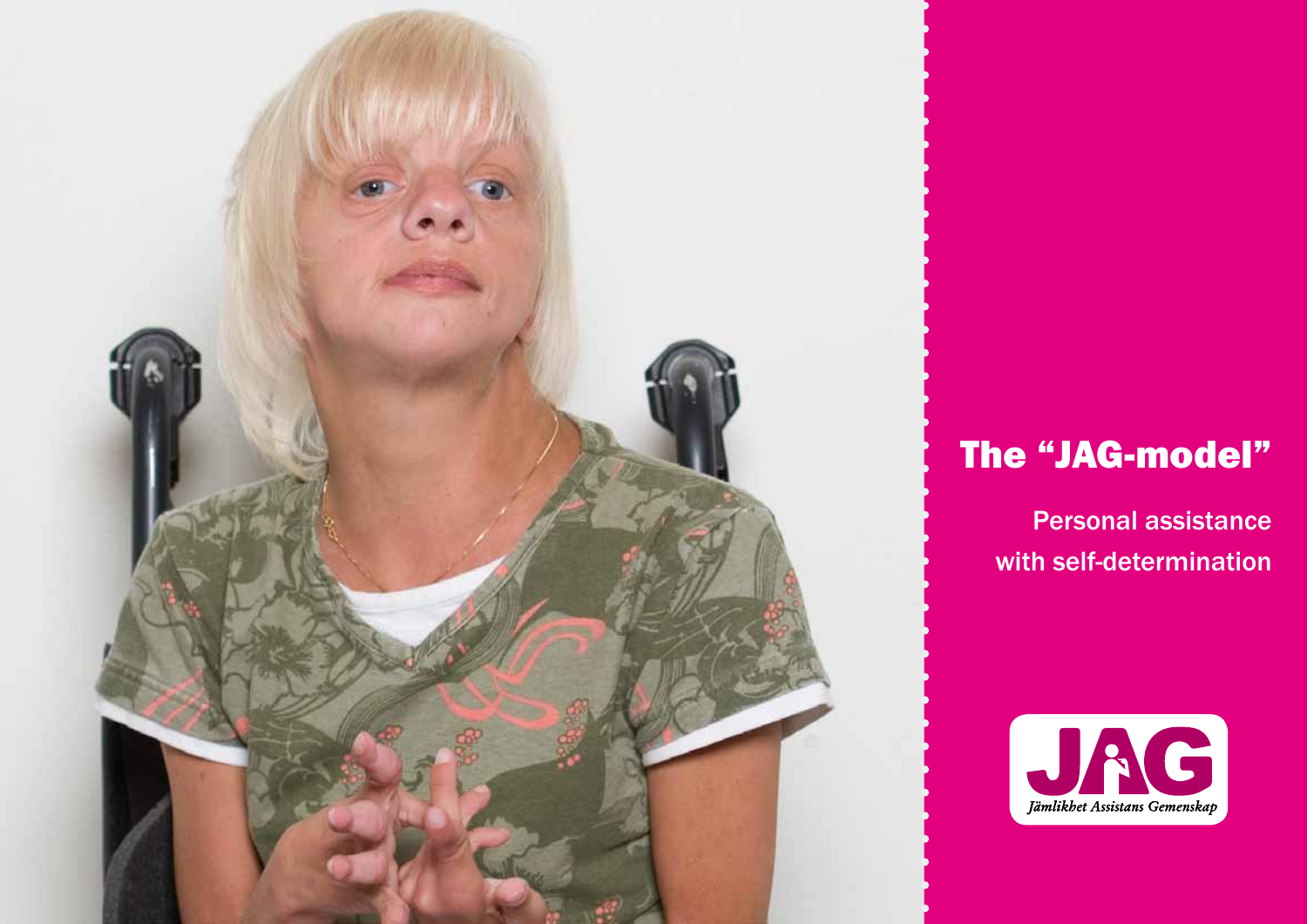*" I couldn't have managed without personal assistance. Other people used to decide so much for me, now it is nice to make my own decisions."*

### The "JAG-model"

A description of how you can organise personal assistance with self-determination when you have multiple, severe disabilities and limited autonomy.





On occasions when members of JAG meet people from other countries, we often get asked questions like:

- $\bullet$  How is your personal assistance organized when you are cannot supervise your assistants yourself?
- $\bullet$  How can you bein control of your assistance when you have intellectual disabilities and impaired autonomy?
- $\bullet$  How can the assistance be safe and secure when you are unable to speak up for yourself?

And of course:

 $\bullet$  What does your doctor say?

If you want an answer to these questions you should read this text. Please contact us at JAG if you have something you want to ask after you have finished reading! Phone: +46-8-789 30 00 Mail: foreningen@jag.se

Within the Independent Living movement we know that every person is an expert when it comes to their own needs and we know that everyone has to find the solutions that fit them individually. Of course sometimes you need some tips along the way from others in the same situation.

JAG has provided personal assistance to our members for 20 years. By sharing experiences, the members of JAG hope to contribute by giving others better conditions to arrange high quality personal assistance – and to live the life that they choose.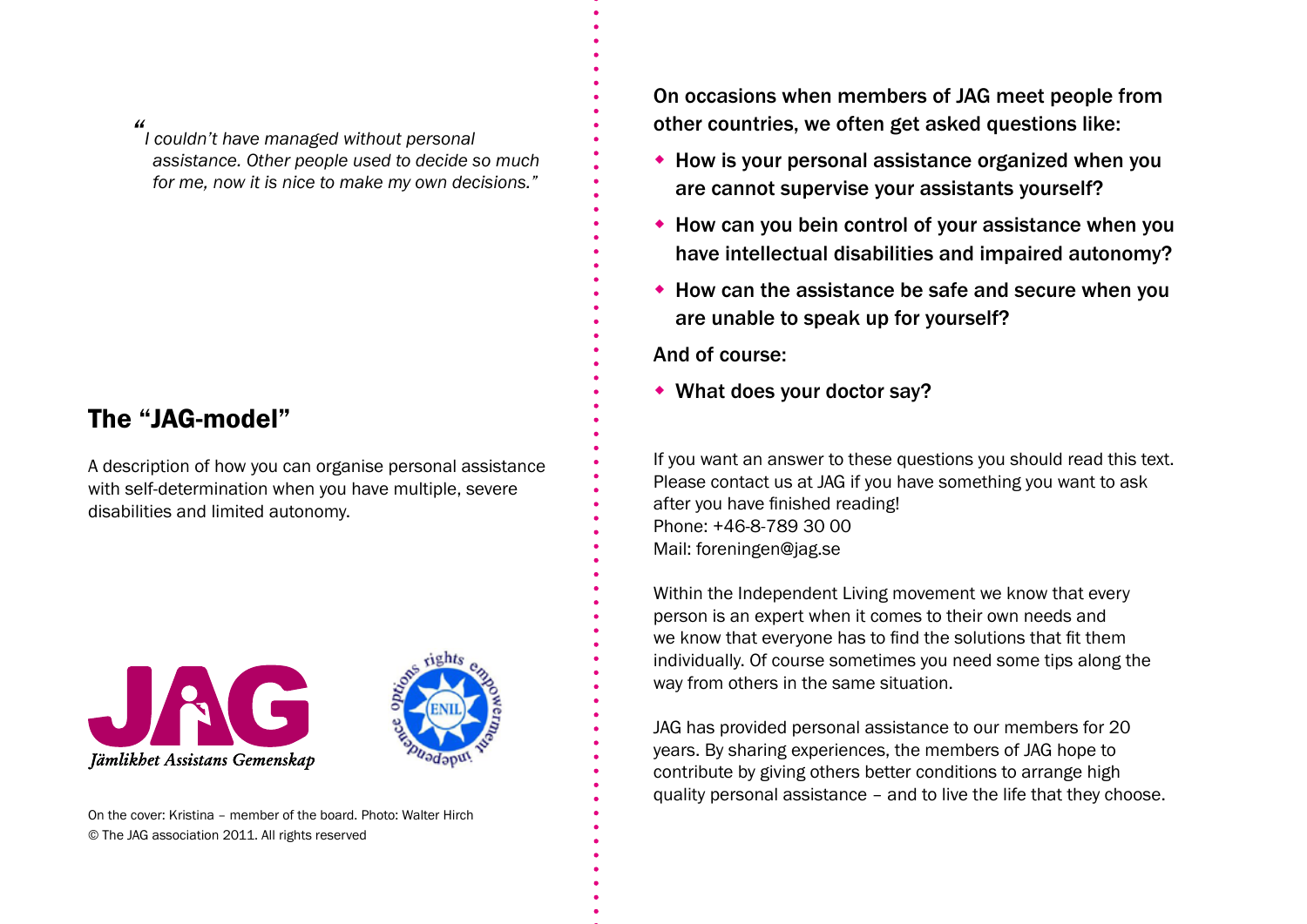

# JAG wants to improve the world!

When we look around in the world, we realize that we in Sweden are models for many people with disabilities in other countries. We are not the best at everything but we are unique in having a law that gives us an individual legal right to personal assistance.

A law that does not care about how high your IQ is.

But Sweden is a small country in Europe and worldwide. We are afraid that Swedish politicians will pull back the standards and freedoms that we have unless the rest of Europe has the same human rights and opportunities as us.. For our own sake, we must improve the world!

Many members of JAG have experienced the evil old times, when even we in Sweden were forced to live in institutions. Our parents have experienced the cruel choices that families once faced when community support only consisted of institutional care. Since we have survived and come out to an ordinary life in the community, we have a vitally important story to tell the world!

Sweden and Norway are the only countries in the world that has closed all major institutions for persons with intellectual disabilities. But memory is short and history repeats itself. In Norway, they are now beginning to build large new group and child care homes. In Sweden they are building new institutions for adults with intellectual disabilities.

Both Sweden and Norway have signed the UN Convention on the Rights of Persons with Disabilities, which says that you should be allowed to choose where to live, who you want to live with and to get help in your home. Nobody should have to move to an institution to survive!

There is a need for personal assistance in all countries. There is a need for personal assistance for people with intellectual disabilities. Personal assistance ensures people freedom, security and good quality support.

Those of us who know about this have a moral obligation to tell the world.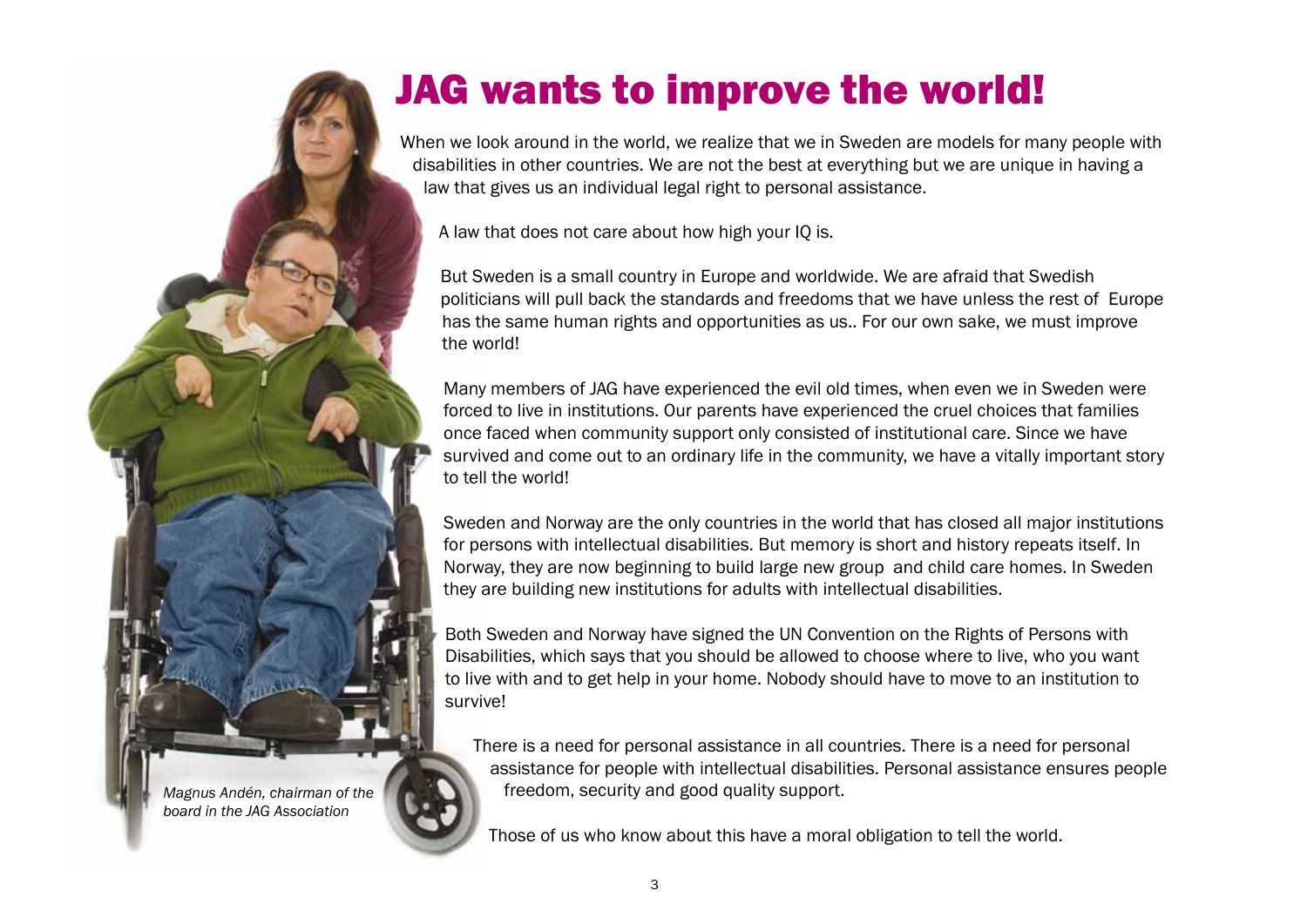## Independent Living



The JAG association is a member of ENIL and a part of the international Independent Living movement. This is a movement for people with disabilities who want to be self-determined and take part in society. Within the IL-movement it is of great importance that members have power within their own organisations.

INDEPENDENT LIVING is the daily demonstration of human rights based disability policies. It is possible through a combination of environmental and individual factors that allow the disabled person to have control over his/her own life, which includes the choice of: whom to live with, how to organise daily activities, where to get the support needed. Independent living requires the accessibility of the built environment, accessible transport, the availability of technical aids and access to personal assistance for everyone who needs it.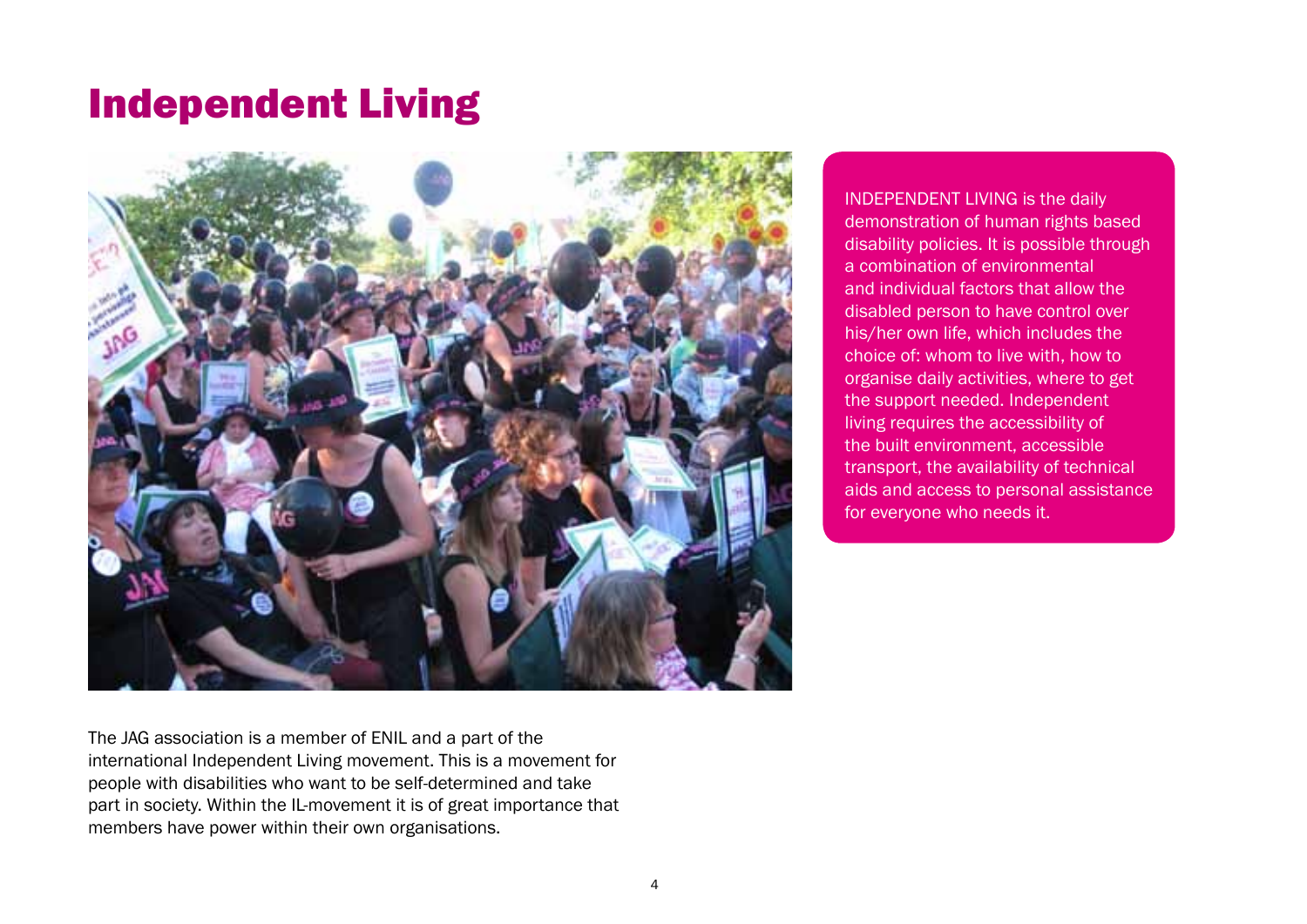## About JAG and the Swedish assistance system



JAG is a national, not-for-profit association which works with issues related to personal assistance and anti-discrimination. JAG is also a not-for-profit co-operative personal assistance service users. The association was formed in 1992 by a small group of people who felt compromised when it came to living like anybody else, because of their need for assistance. They also had a hard time asserting themselves on traditional disability issues. What they needed was an association able to push for their issues.

The word "JAG" in Swedish means "I". It is a reminder that we, the members of JAG, are subjects, individuals, and not objects of care. "JAG" is formed from the first letters of the Swedish words for Equality, Assistance and Inclusion, which are important aims for us to achieve.

All members of JAG have intellectual disabilities and limited autonomy. With few exceptions, we also have extensive physical disabilities. Most of JAG's members have no speech, but express ourselves in our own very personal way.

The nature of our disabilities presents a challenge to achieving user-control over the personal assistance we use. JAG has undertaken the difficult, but not at all impossible, task to provide user-controlled personal assistance to members through the JAG user co-operative.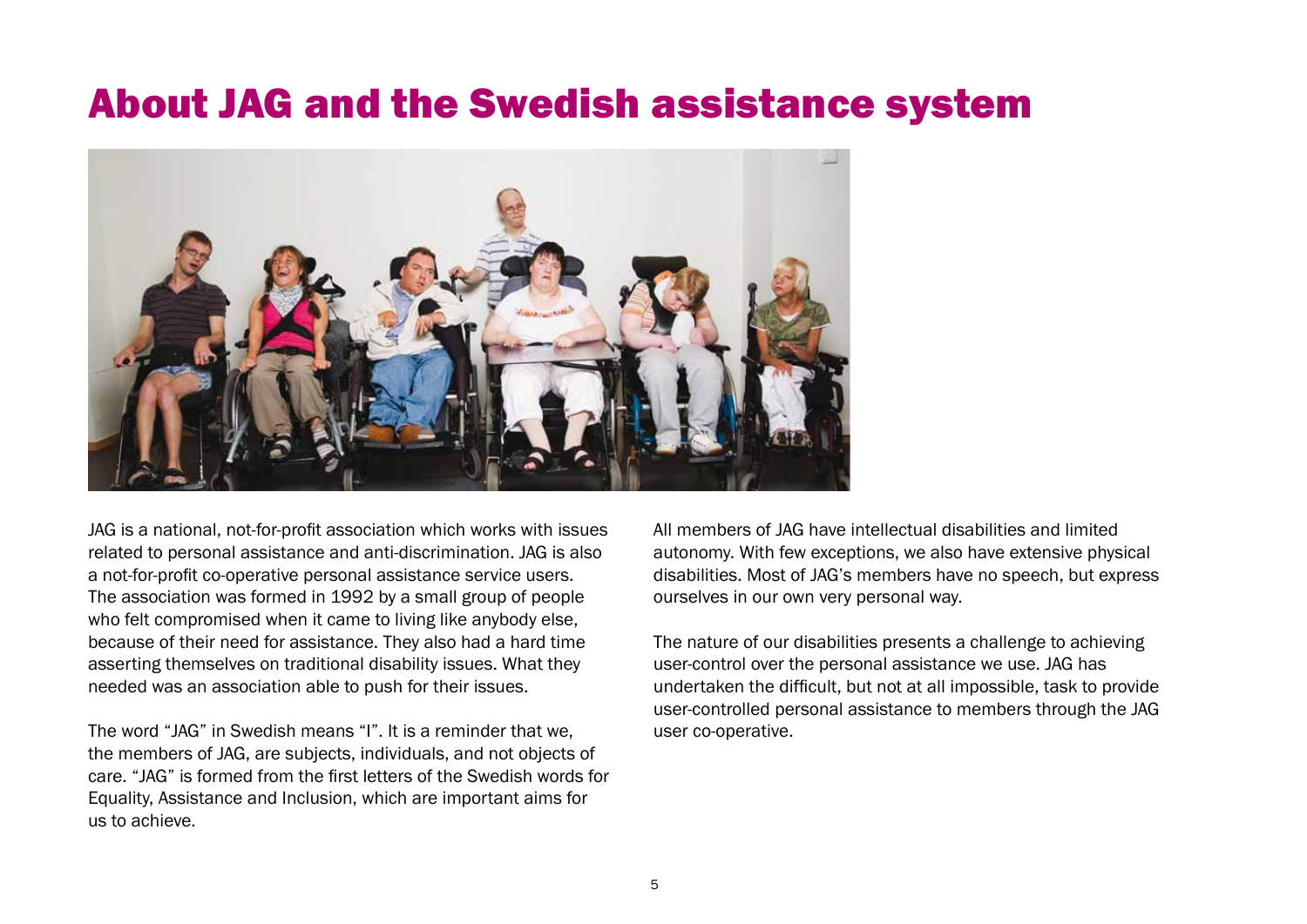Only a person with multiple, severe disabilities including some kind of intellectual disability can become a member of JAG. Others can become supporting members, without power or influence in the association. Only full members can be members of JAG's Board of Directors.

Because of our intellectual disabilities, we are unable to manage the daily work in JAG's office. Instead, 15 members of JAG take part in daily activities at head office. We participate in the work on our own terms and highlight who the association is for.

In JAG we are convinced that each and every person can decide for themselves, both in life as a whole and over the assistance we use – with a competent supportive decision maker. Anyone who needs assistance in speaking for themselves should get it from their legal proxy. The right to have a legal proxy who is able to interpret needs, wishes and communication is an important issue for the members of JAG.

Prior to the Swedish legislation about personal assistance, the JAG association ran an intense campaign. Our members and their legal proxies had meetings with every politician with a say in the issue. During these meetings members made clear the importance of enabling assistance for those who cannot direct assistance themselves as well as for those who can.

In 1994, personal assistance became an individual right in Sweden. JAG started the JAG user co-operative the same year which, like the association, is a not-for-profit organisation.



In Sweden, the parents stand as legal proxy for under aged children. After the age of 18 it is the district court that designates the legal representative. The legal proxy could be a family member or somebody unknown. This person is supposed to function as a supportive decision maker, provide help in preserving rights and interests and handle the economics.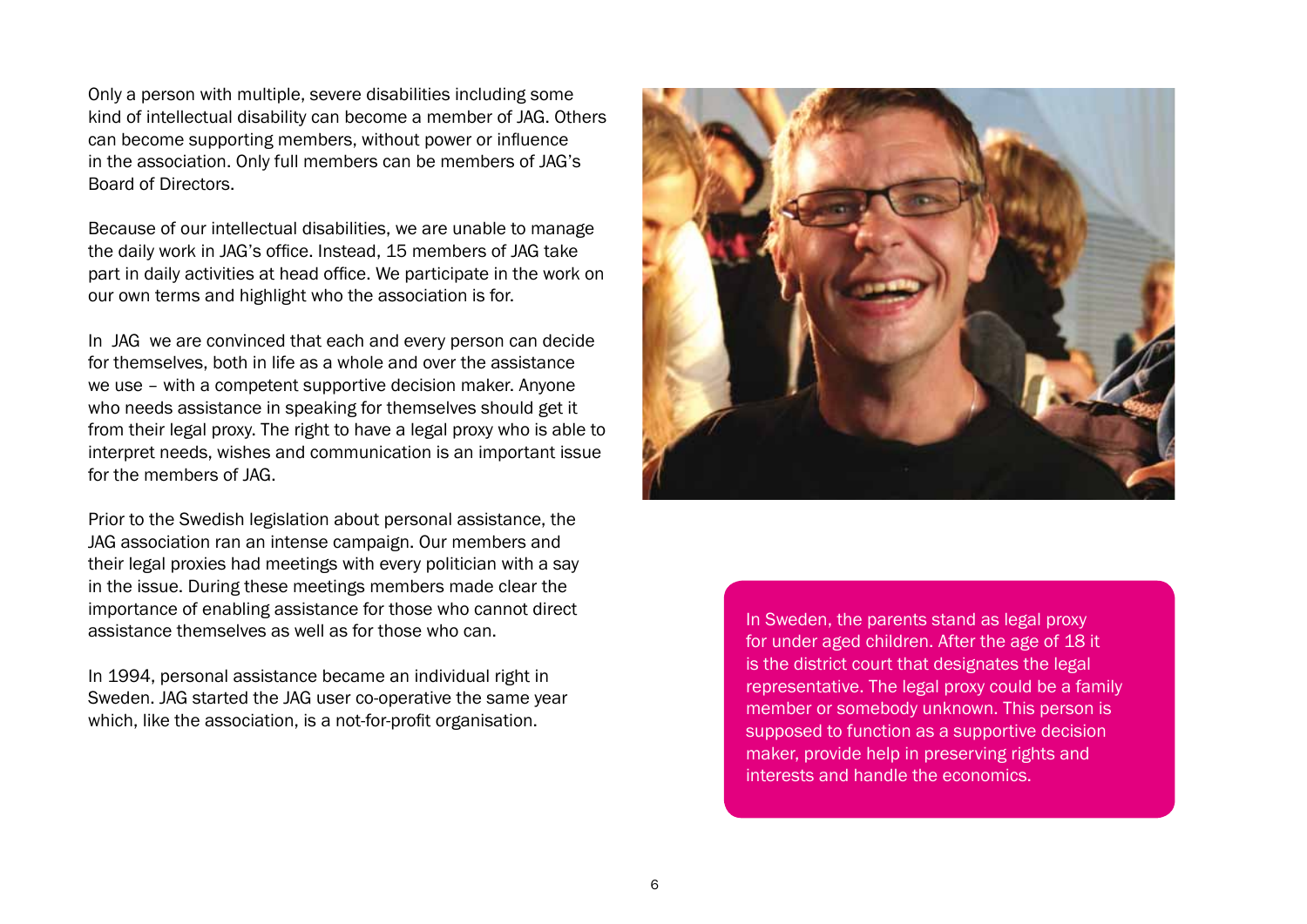### Personal assistance in Sweden

The 1994 reform is celebrated as a freedom revolution among Swedish personal assistance users. The most important aspect of in the Swedish legislation is the right it gives for everyone to live their life by choice, with self-determination and integrity.

The person with disabilities makes the application for assistance and for the number of hours of assistance needed.. The National Insurance Agency decides how many hours will be granted per week. The assistance user chooses how the assistance will be provided, whether by the state, by a cooperative or by an assistance agency. It is also possible for the assistance user to directly employ his or her own personal assistants.

Since personal assistance is an individual right in Sweden, it is possible to appeal against the decision of the National Insurance Agency in court if the number of hours granted are considered insufficient.

- $\bullet$  About 40 percent of those granted personal assistance in Sweden have intellectual disabilities.
- About 20 percent are 19 or younger.

In Sweden, parents stand as legal proxy for under-aged children. After the age of 18, the district court designates a legal representative. The legal proxy could be a family member or somebody independent. This person is supposed to function as a supportive decision maker, providing help with protecting the rights and interests of the person with disabilities and handling finances.



PERSONAL ASSISTANCE is provided through ring-fenced cash allocations paid to disabled people, who need assistance in their daily lives, for the purpose of purchasing the assistance they need. Personal assistance is tailored from an individual needs assessment of the person with disabilities, according to the circumstances of his/her life and appropriate to the current domestic labour market. Disabled people should have the right to recruit and manage their assistants as well as the choice about which employment model to use. Personal assistance allocations should cover the salaries of personal assistants as well as additional costs such as contributions due by the employer, administration costs and peer support for the user.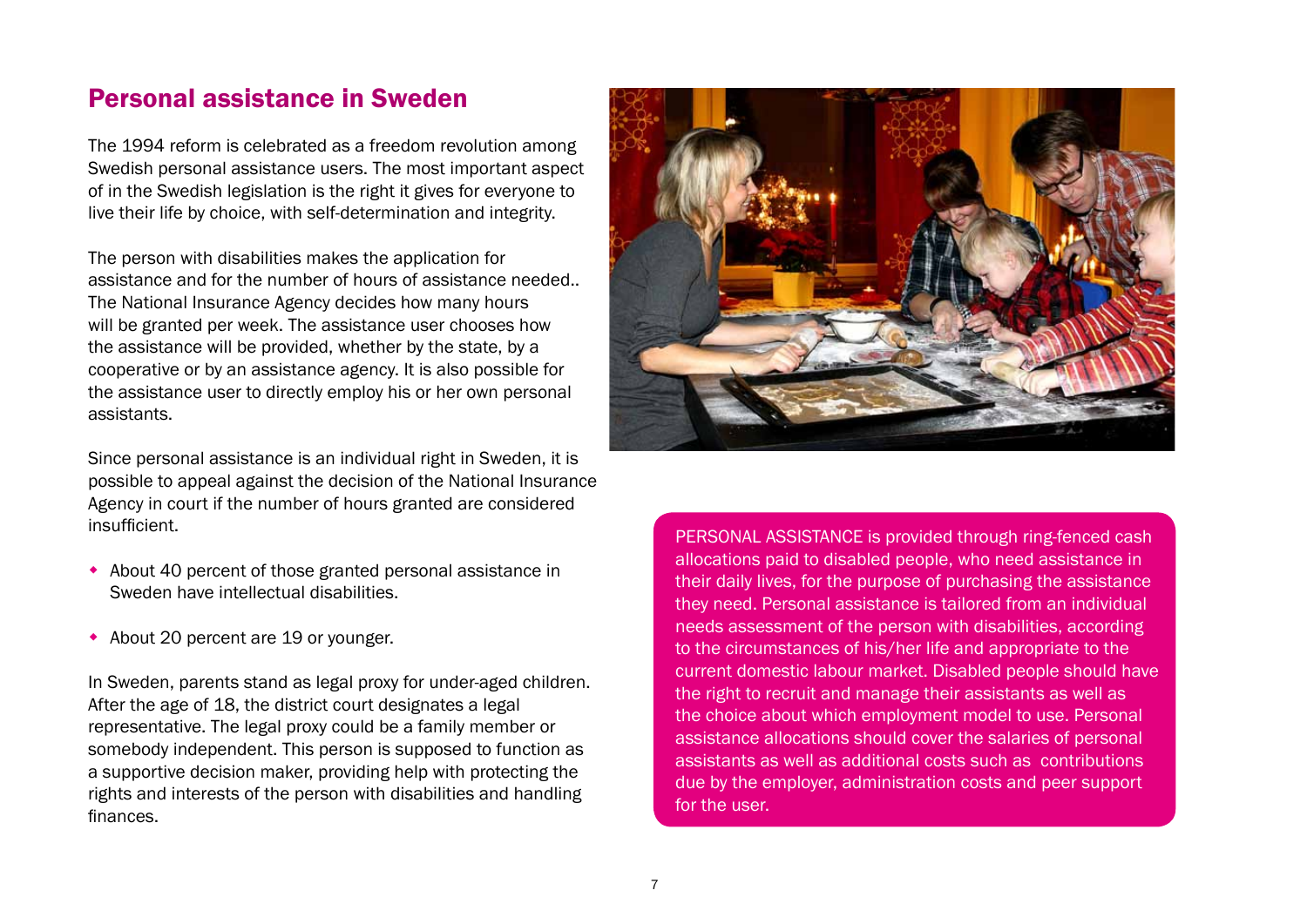### Personal assistance in Europe

Legislation and regulations work differently depending on where you live. Many people are unable to choose personal assistance over living in an institution or residential home. Neverthless attempts are being made across Europe to establish a right to persona assistance. For more information about personal assistance projects, ask your local Council or Centre for Independent Living (CIL).

You can also turn to ENILs secretariat or regional team coordinators:



ENIL secretariat Spain *secretariat@enil.eu* 

Peter Lambreghts Belgium, West regional team *peter@independent.living.be* 

Danči Maraž Slovenia, East regional team *danci@yhd-drustvo.si* 

Kerstin Sellin Sweden, North regional team *kerstin.sellin@jag.se*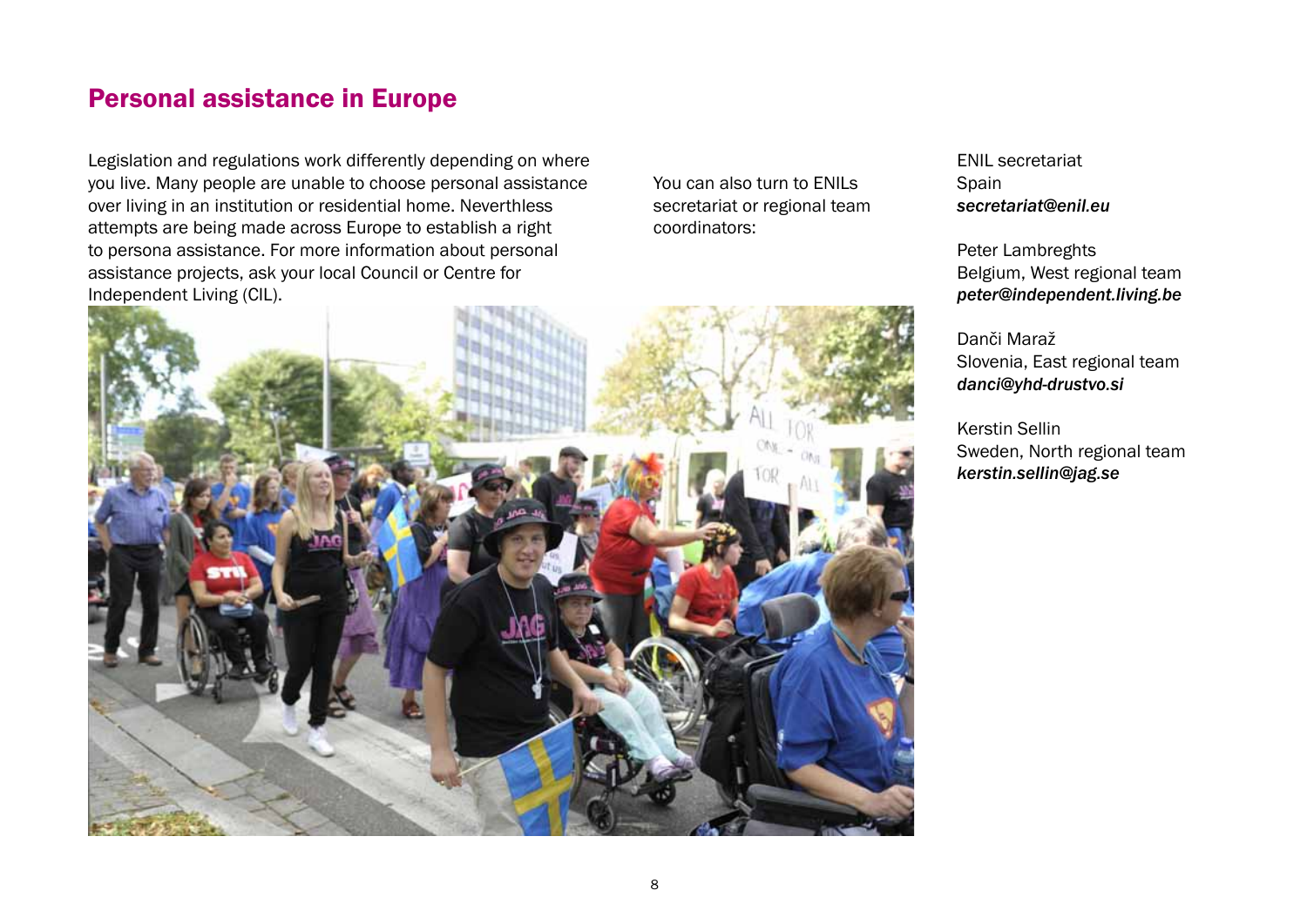## The "JAG-model"

By using the "JAG-model", people with intellectual disabilities can improve their assistance and increase their right to independence, whoever the employer of the assistants may be. Since intellectual and other cognitive disabilities could complicate managing your assistance, it is a great advantage to have a committed legal proxy.

- 1. Choice and control over the assistance is maintained through supportive decision-making from a legal proxy.
- 2. Service guarantor helps to supervise the assistants.
- 3. The assistants are given development and training.

## The legal representative supports your right to self-determination

Choice and control over personal assistance is ensured through support with decision-making from a legal proxy (or someone with an equivalent role).

Among JAG members aged over 18, the overwhelming majority have a personal representative. The job of the personal representative involves far more than simply making decisions on behalf of the disabled person. For example, many members need to have complex situations and abstract concepts explained to them, and support to understand the consequences of a particular decision. A personal representative must be a good communicator, have a deep understanding of how the disabled person's impairment affects them, and not in any way his or her capacity for self-determination.

A well-functioning guardianship is often a precondition for receipt



of personal assistance. The personal representative is responsible, among other things, for applying for a sufficient number of hours and hourly amounts, and to engage a suitable personal assistance provider.

For the members of JAG it is important that the person appointed as personal representative is someone well and literally close at hand. The interplay between the member and his or her personal representatives is in most cases based on a very close relationship.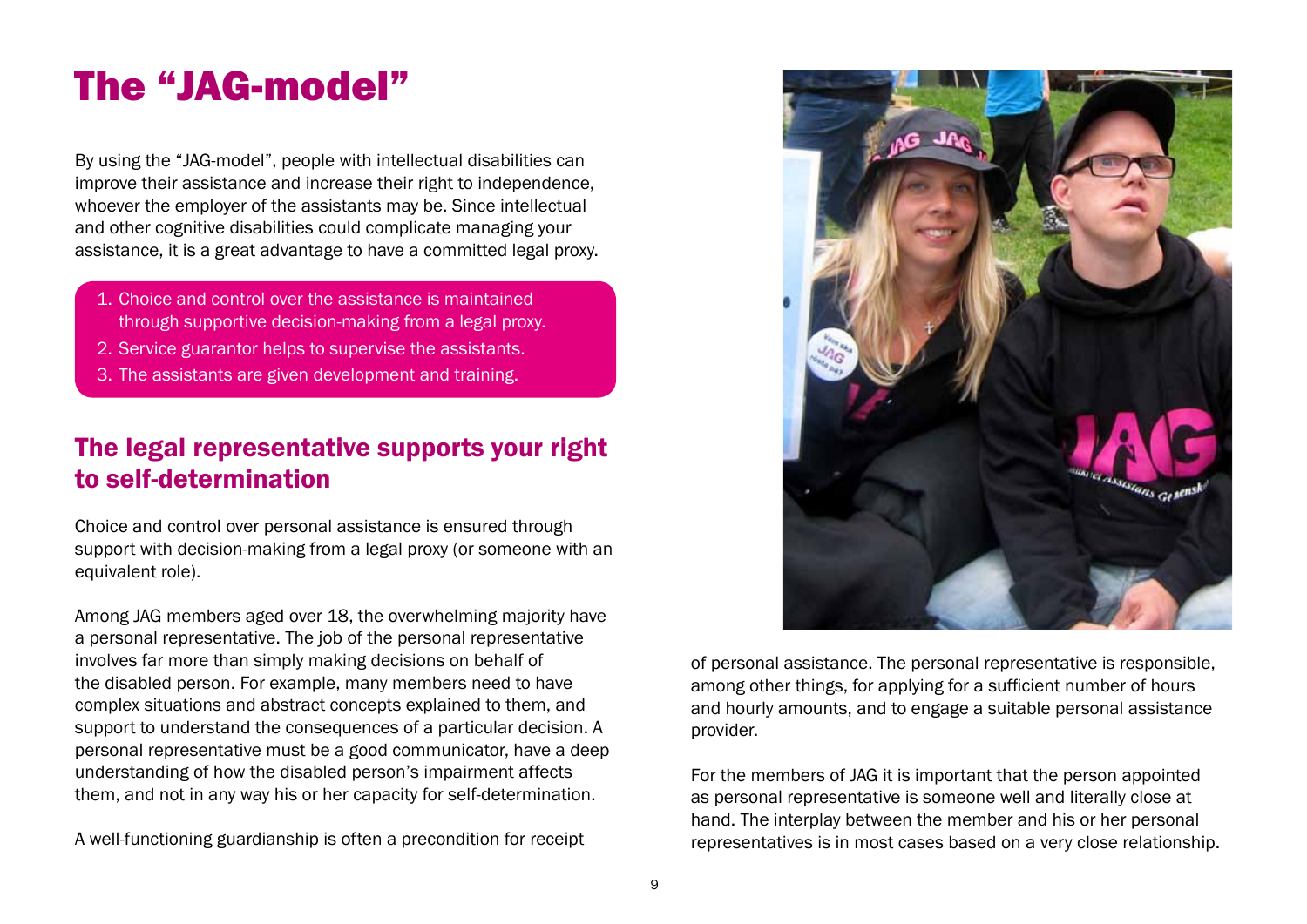

#### The legal representative should be supportive in

- $\bullet$  filing for personal assistance and choosing an assistance provider
- $\bullet$  proposing or approving a service guarantor and then working with the guarantor to ensure the assistance received by the disabled person is appropriate for his or her needs and wishes
- $\bullet$  ensuring personal assistance is delivered in a way that is respectful of the disabled person, , including recognising his or her personal integrity
- $\bullet$  monitoring that the personal assistance is of good quality and that the assistance provider is meeting the standards agreed with the disabled person

Through a tailored package of personal assistance you get a true chance to be the head of your own life. You decide, with the help from a legal proxy if needed, who will assist you, what the assistance should entail and how the assistance should be given. In other words, in just the same way that a person without disabilities is in control of his or her life.

Personal assistants come into your life and your home. Rof who they are, they need to fit into your daily routines. Your life should neither be discussed, planned nor aired among your assistants since your private life is just as private as anyone else's.

*"*

*Olof communicates mainly by signs and photographs, mostly through digital pictures. He also has a board with personal pictures on it that stand for 'I want', 'I'm happy', 'sad', 'want', different meals etc. He answers clearly by saying "mmmm" or by pointing. When he means 'No' he crosses his arms. I support and encourage him to make his own decisions by giving him choices in everyday situations", says his mother* 

#### *who is also his personal representative.*

*Quote from the report "10 years with personal assistance" (2006)*

Everyone can exercise self-determination, for example by showing approval or disapproval in any situation. Achieving self-determination requires that the people supporting you can interpret and draw the right conclusions from your way of expressing things, that they value your communications and respect your decisions.

## *"*

*Ingemar has limited verbal communication. If he is feeling well, he speaks more. If he needs something, he points to a letter board. Otherwise we try to interpret his facial expressions and watch his hand gestures, " says his father, who is also Ingemar's personal representative. He helps Ingemar to make decisions by asking questions. "If he wants something new, we try it out. Once we went to a wrestling match because he wanted to, but once there he changed his mind, so we just had to go home again. It is important to be able to make last-minute changes."*

*Quote from the report "10 years with personal assistance" (2006)*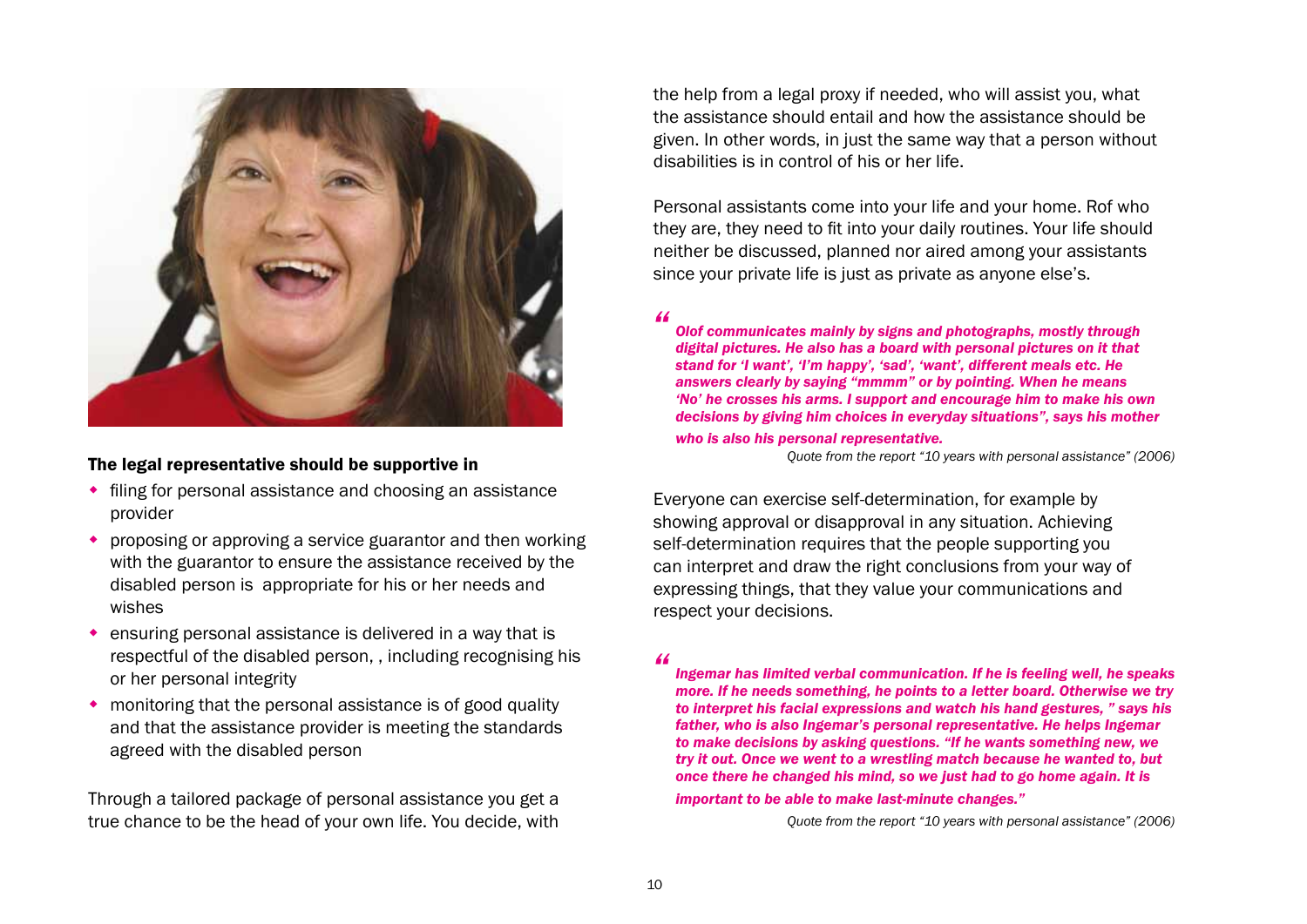### The service guarantor supports by supervising the assistants

If you are able to supervise your assistants yourself, you obviously do not want anyone else to do it. However, if you are unable to do that you will need someone to supervise the way you would have done it if you were able to. JAG calls this person a service guarantor.

The service guarantor is responsible for staffing and supervising the assistants. If your personal representative does not wish or is not able to be the service guarantor, he or she must assist you to find a suitable person for this task.

The most important thing when it comes to the relationship between you and your service guarantor is that you feel you can trust, communicate and cooperate with him or her.

Unless this works properly, the service guarantor will not be able to function in the way they are meant to. The service guarantor is always on your side and there should be no doubt as to whom he or she is loyal.

You will need an agreement in writing with the service guarantor. In JAG the position of service guarantor is a voluntary role. This means that the agreement is not a contract of employment. The JAG Co-operative delegates responsibilities to the service guarantor through the service guarantor agreement. Because of the specific tasks that come with this commitment, rules about working hours and employment are not applicable for the service guarantor. For the service guarantor to undertake the actual personal assistance work, this will require a separate employment contract

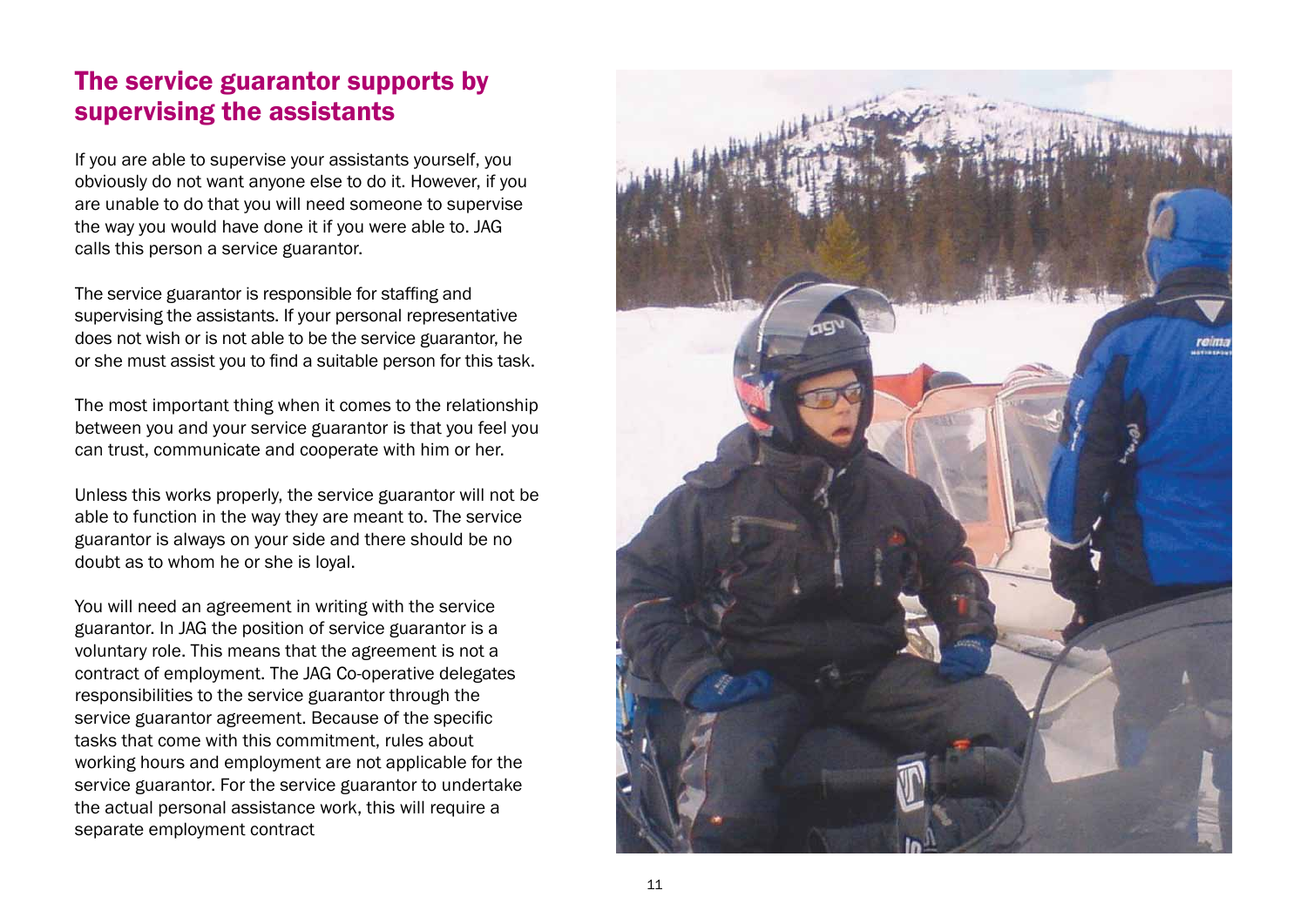

The service guarantor is responsible for staffing and has to make sure that trained staff is always available when needed. In the absence of trained staff and in the case of emergencies, the service guarantor must provide cover and carry out personal assistance him or herself. Being available and able to carry out personal assistance is part of the role of service guarantor.

#### Being a service guarantor in JAG involves:

- $\bullet$  leading and coordinating the personal assistance package according to the needs and wishes of the member,
- $\bullet$  making sure assistance is being given according to the ideological goals of JAG, and with respect to the integrity and dignity of members,
- $\bullet$  making sure the member gets the assistance, to which he or she is entitled,
- $\bullet$  ensuring standards of safeguarding, of quality and continuity within the assistance received,
- $\bullet$  staying up-to-date with and following appropriate rules and legislation on personal assistance,
- $\cdot$  recruiting assistants,
- $\bullet$  putting together rotas and schedules within the number of hours granted for assistance
- $\bullet$  dealing with environmental issues
- planning holidays
- filing reports and providing the data needed under the employer's responsibility to JAG

The service guarantor ship can be shared among two people. Tasks can be divided between the guarantors but it is important that it is clear to everyone involved who does what; to the service guarantors, the assistance user and the assistants.

If a service guarantor is temporarily unable to carry out their duties, a temporary agreement must be put into place with a replacement.

The service guarantor is only responsible for things to do with your personal assistance – not for other parts of your life.

The service guarantors of JAG are offered training and support to succeed with their mission. This support involves training, guidance, and personal development. At JAG, parents can choose to act as service guarantor for their child and thus be responsible for supervising the assistants. The parents are also able to choose someone else to be responsible for all or part of this role.

The members of JAG can choose to remunerate the service guarantor (a certain amount per hour) on condition that the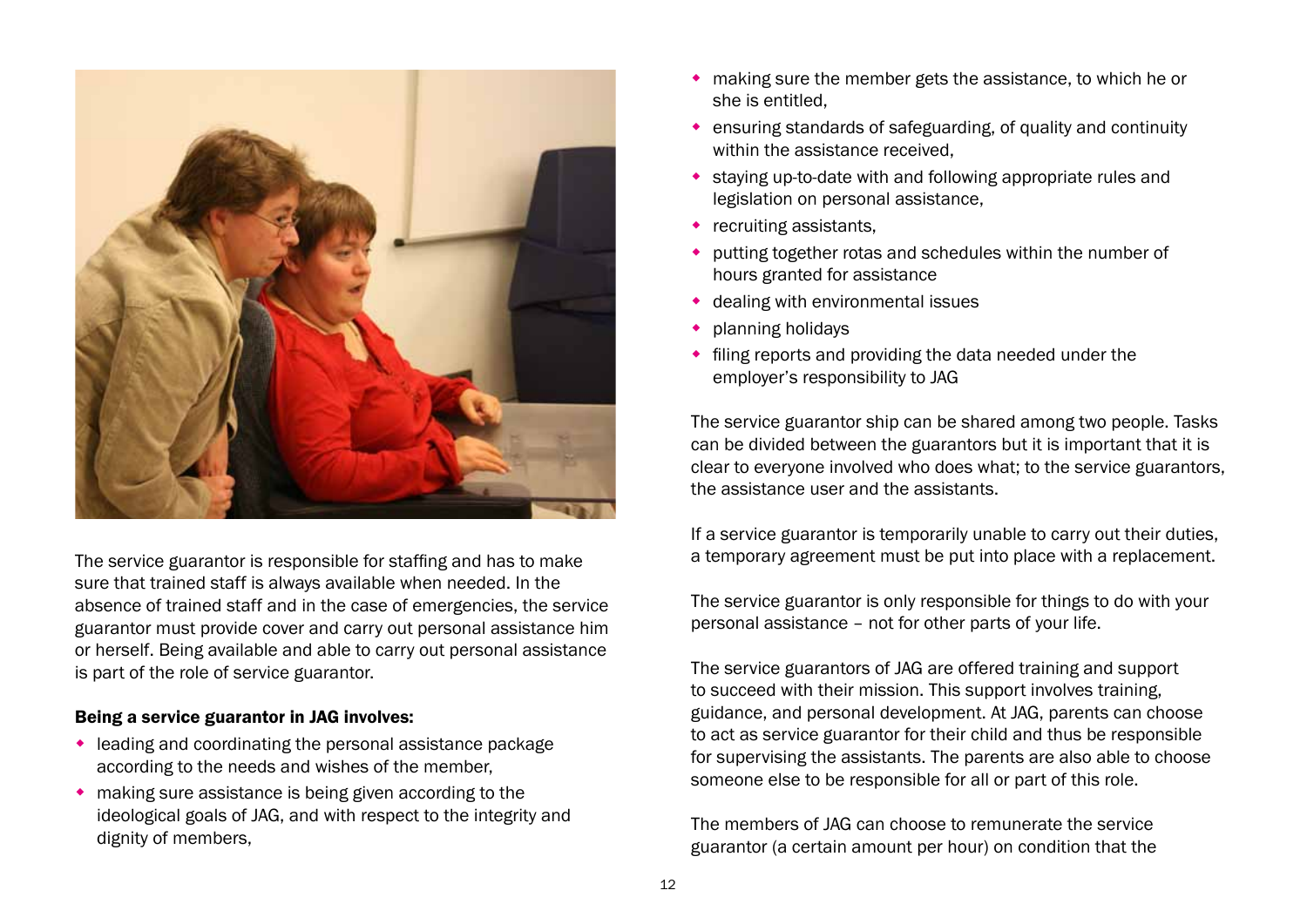assistance grant can cover it. The service guarantor's responsibilities must be carried out with or without remuneration. JAG has chosen to divide the remuneration into two parts: one for supervision and one for staffing.

The service guarantor is the tool with which to achieve an individually tailored package of assistance. Depending on how your assistance is organised, an assistance coordinator may not be fully supportive of self-determination. In our view, barriers should not be insurmountable though.

### The role of personal assistant

Through personal assistance a disabled person should have the same chances as anyone else; personal assistance should be given according to your direction. Personal assistance enables you to live your life, focusing on your needs and wishes. The assistant is employed to provide a service to you as an individual; the assistant is not part of a school or institution so you don't have to stand in line waiting for your turn or having to follow directions and routines set by other people. You are free to do what you want to do, whenever you want to do it.

Supporting someone with intellectual disabilities could be done by for example supporting the person to take the initiative or to make decisions in everyday situations. The assistant may also remind you of things you need to do and support you to think through the consequences of your actions. The assistant often functions as a human communication aid. On such occasions, the personal assistant is an interpreter – not a representative.

If you have a legal representative or someone equivalent, he or she is the person who supports you to exercise your right to selfdetermination. The personal assistant is not responsible for how you choose to live your life. It is the assistant's responsibility to take directions from you or from your legal representative or service guarantor.

Flexibility is key to personal assistance since it is essential for enabling independent living. Each assistant will be assigned an individual role even though they are employed by the same person.

As an employer JAG must comply with employment legislation. JAG is bound by a collective agreement and many of the employees are union members. The personal assistants employed by JAG are assigned to give personal service to a specific person. At the beginning of their employment, they are provided with information regarding their work and the aims of assistance according to the Swedish assistance legislation.

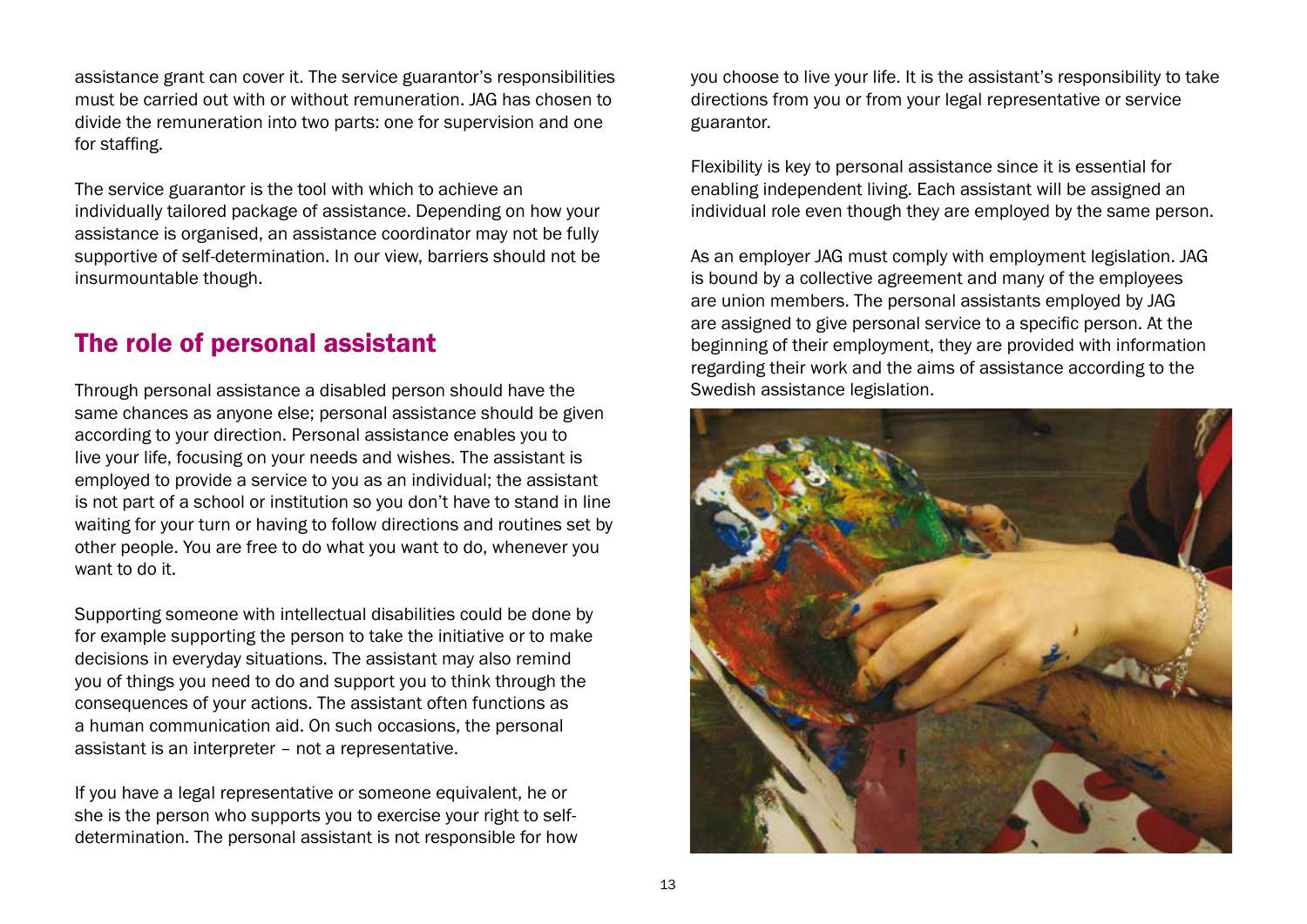A family member who is employed as personal assistant in the JAG user co-operative has the same employment contract and the same rights and obligations as other assistants. A personal assistant who is also a family member should not have other duties that conflict with their ability to fulfill their role as personal assistant, nor should they be unable to leave the house.

#### Recruiting assistants

The bigger the part you are able to take in recruiting your assistants, the better. If possible, you, your service guarantor and your legal representative should all take part in interviewing potential candidates.. You have the crucial part in the decision on who to appoint.

#### Introduction for newly employed assistants

The service guarantor is responsible for recruitment, but training can be delegated to an experienced assistant. In the JAG usercooperative, there is a training provision that allows members to let a new assistant work beside an experienced assistant for as long as is needed. The induction period may vary since no members are alike. The cost of the induction period is covered by the members' assistance grants.

### Integrity and confidentiality

Guidelines on confidentiality and personal integrity must be clear and easy to understand for your assistants. Guidelines must be comprehensive to limit the amount assistants have to make their own assumptions about what confidentiality covers. Since we all have our own ideas about the meaning of integrity, there are no general rules to rely on and it should not be left up to personal judgment to decide what is and isn't appropriate in respect of an individual member.



Personal assistants in Sweden are bound by professional secrecy. This prohibits the assistant from either verbally or in any other way sharing information about the user and his or her private life. This applies to other people such as the assistant's family or friends but also to other people. The personal assistant must also maintain confidentiality with other assistants unless the information needs to be shared in order to provide continuity of service. Breaches of confidentiality may lead to legal consequences.